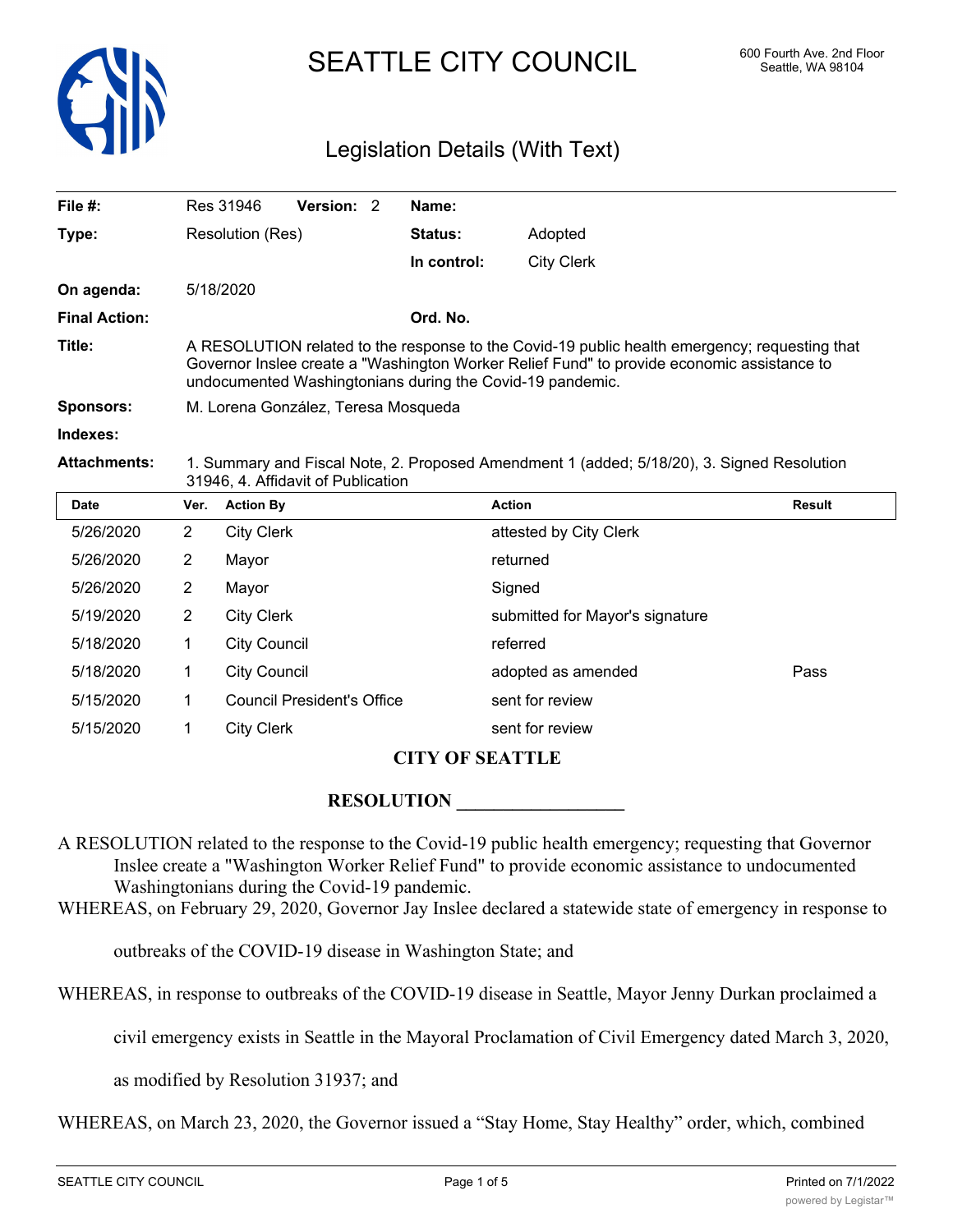with other measures taken to prevent the transmission of COVID-19, effectively closed many businesses in Washington; and

- WHEREAS, on April 2, 2020, the Governor extended the "Stay Home, Stay Healthy" order through May 4, 2020; and
- WHEREAS, the COVID-19 pandemic and the "Stay Home, Stay Healthy" order have led to a severe disruption of Washington's economy; and
- WHEREAS, from March 7 to May 2, 2020, a total of 1,428,775 initial claims for unemployment were filed and a total of 810,538 distinct individuals filed for unemployment benefits; and

WHEREAS, undocumented workers are not eligible for unemployment insurance, even though many

undocumented workers pay payroll taxes that fund Washington's unemployment insurance system; and

WHEREAS, the federal government has provided over \$2 trillion dollars toward COVID-19 relief funds; and

WHEREAS, undocumented workers are not eligible for federal COVID-19 relief funds; and

WHEREAS, according to the American Immigration Council, over 250,000 undocumented immigrants live in

Washington and undocumented workers comprise five percent of the state's labor force; and

WHEREAS, according to the American Immigration Council, over 130,326 children in Washington are U.S. citizens living with at least one undocumented family member; and

WHEREAS, according to the Institute on Taxation and Economic Policy, undocumented immigrants in

Washington paid an estimated \$316.6 million in state and local taxes in 2014; and

WHEREAS, many undocumented workers are denied their right to state-mandated paid sick leave; and

WHEREAS, undocumented workers are particularly vulnerable to violations of their rights at work, and without a viable safety net they may be forced to work without personal protective equipment (PPE), forced to work despite feeling ill, or be afraid to report working conditions that violate the stay-home orders; and

WHEREAS, undocumented immigrants are not eligible for health insurance through the Affordable Care Act,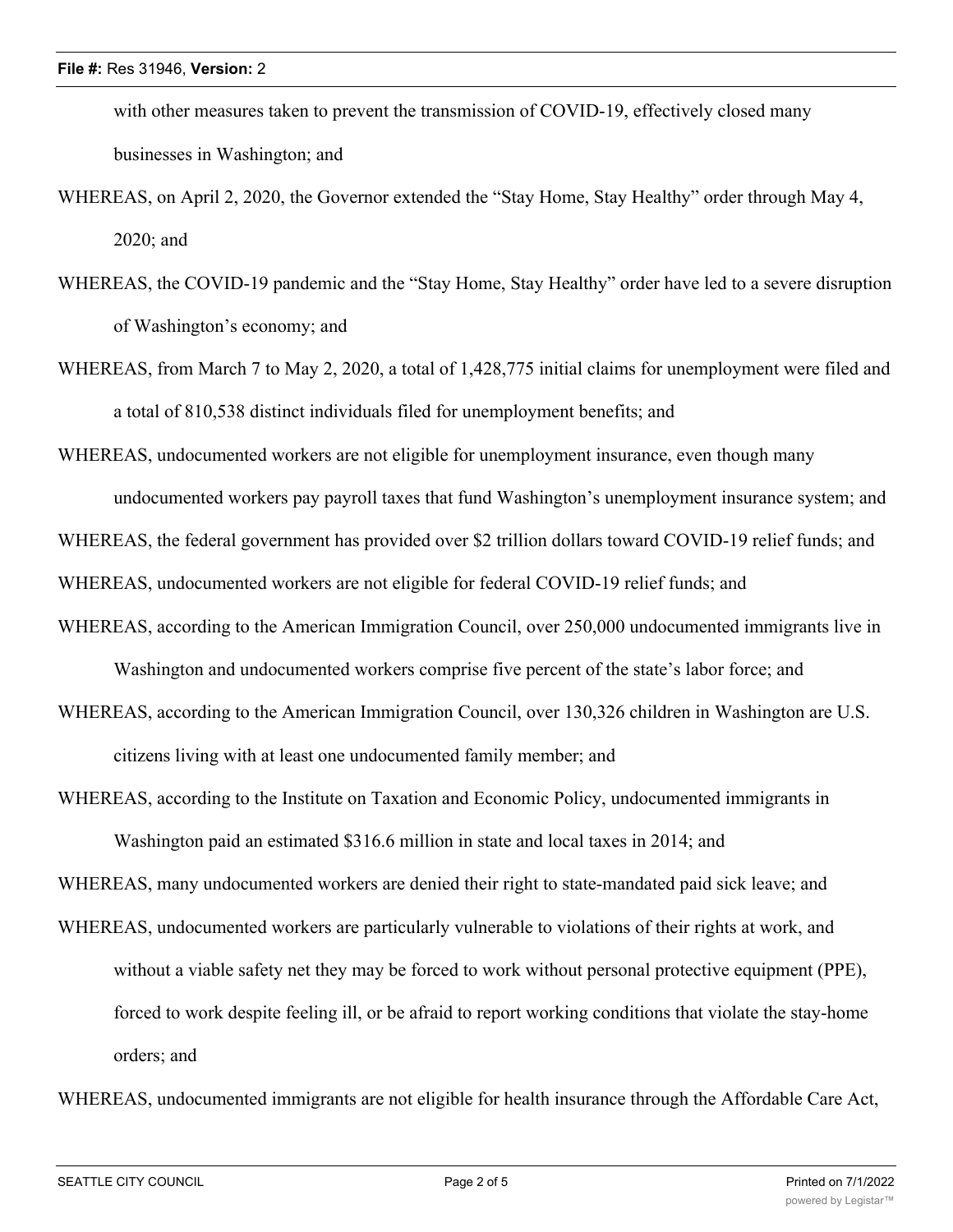Medicare, and many Medicaid programs and therefore must pay for medical care out of pocket; and

- WHEREAS, as an integral and valued part of our community, undocumented persons must be supported through the health and economic crisis created by COVID-19; and
- WHEREAS, over 400 organizations have signed a coalition letter demanding the creation of a Washington Worker Relief Fund; NOW, THEREFORE,

## **BE IT RESOLVED BY THE CITY COUNCIL OF THE CITY OF SEATTLE, THE MAYOR CONCURRING, THAT:**

Section 1. The City Council finds and declares that:

A. On February 29, 2020, Governor Jay Inslee proclaimed a State of Emergency for all counties throughout Washington State as a result of the confirmed person-to-person spread of COVID-19 in Washington.

B. The COVID-19 disease, caused by a virus that spreads easily from person to person and which may cause serious injury and death, has spread throughout King County and Seattle.

C. On March 3, 2020, Mayor Durkan issued a Proclamation of Civil Emergency declaring a civil emergency within Seattle based on the confirmed spread of COVID-19 in King County and resulting deaths.

D. In recognition of the danger that hospitals may become overwhelmed with COVID-19 patients unless the spread of the disease is slowed, on March 23, 2020, Governor Inslee imposed a stay-home order throughout Washington, prohibiting all people in the State from leaving their homes or participating in gatherings with only limited exceptions for participating in essential activities or essential business services. The order is currently in effect through May 4, 2020.

E. The Governor's Proclamation 20-28 prohibits agencies from taking action (as defined in RCW 42.30.020), unless the matter is (1) necessary and routine; or (2) necessary to respond to the COVID-19 public health emergency.

F. This legislation is necessary to respond to the COVID-19 public health emergency because this legislation urges the governor to provide economic relief to those impacted by the COVID-19 emergency and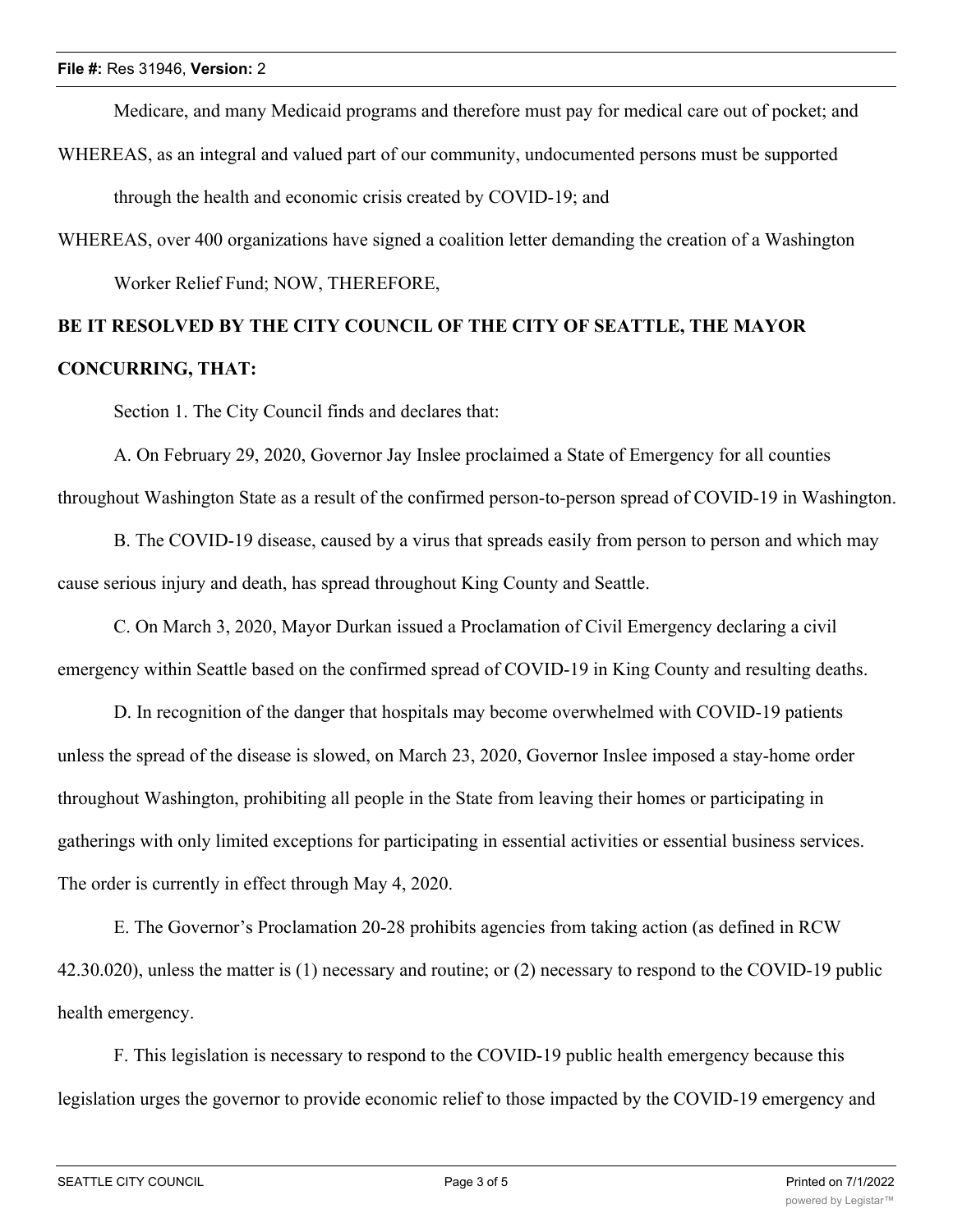who cannot access many of the existing COVID-19 relief funds.

Section 2. The Seattle City Council urges Governor Inslee and the Washington State Legislature to:

A. Create a "Washington Worker Relief Fund" with an initial allocation of at least \$100 million, to be administered by community-based organizations to provide emergency economic assistance to undocumented Washingtonians during the COVID-19 pandemic; and,

B. Work to create a system that will provide wage replacement protection to workers who lose their jobs and are excluded from the current unemployment insurance system, including undocumented immigrants, to protect public health and support workers and their families during Washington's economic recovery.

Section 3. The City Council requests that the Office of Intergovernmental Relations deliver copies of this resolution, upon adoption, to Governor Jay Inslee and caucus leadership.

| Adopted by the City Council the                           | day of |        | $, 2020,$ and signed by |
|-----------------------------------------------------------|--------|--------|-------------------------|
| me in open session in authentication of its adoption this |        | day of | 2020.                   |

President of the City Council

The Mayor concurred the day of the  $\sim$ , 2020.

Jenny A. Durkan, Mayor

Filed by me this day of 3020.